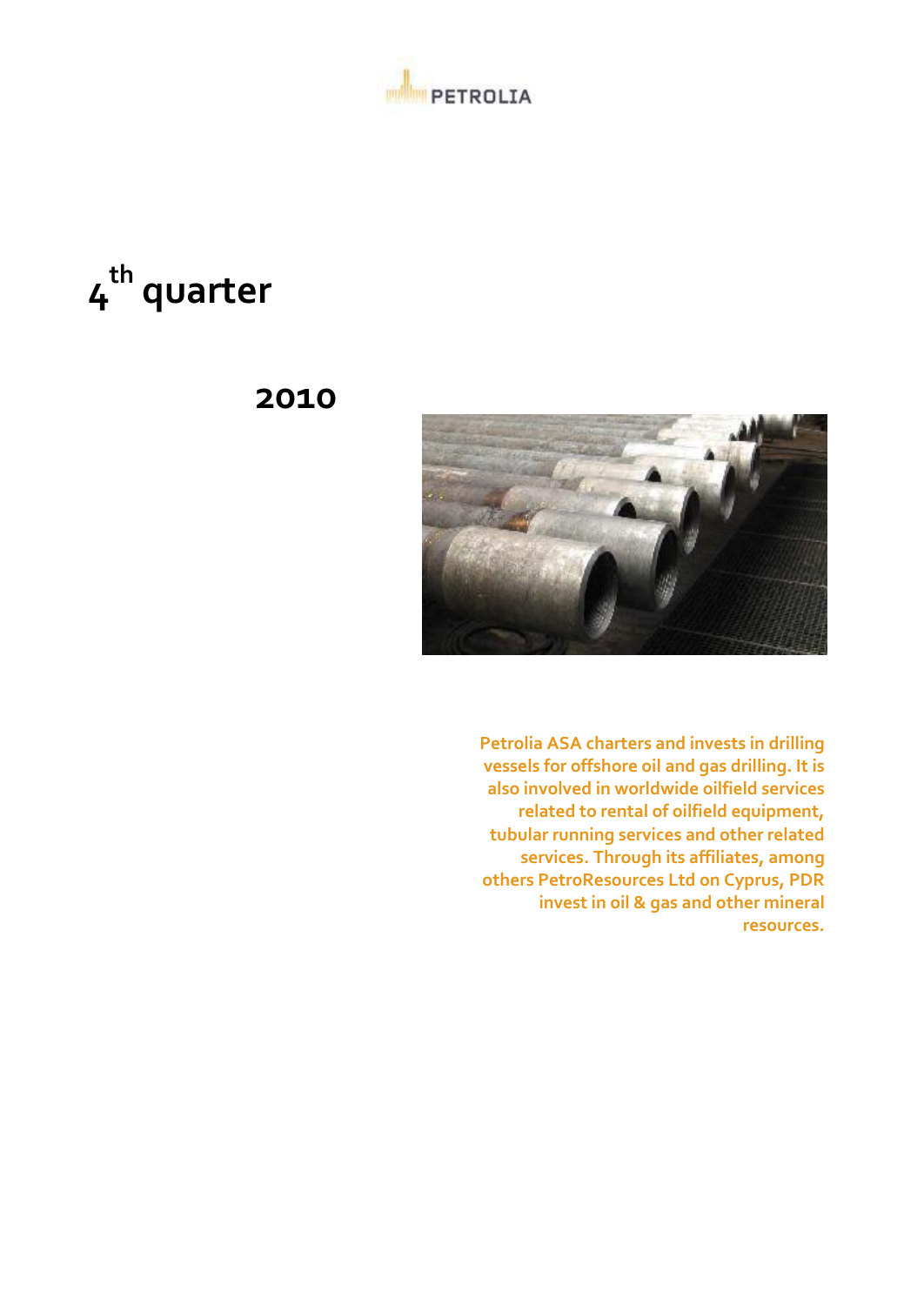### **PETROLIA ASA (PDR) fourth quarter 2010 preliminary result**

#### **Summary of main events**

- Total Comprehensive income for 2010 : COME : USD -83.8 million For the  $4^{\text{th}}$  quarter 2010  $:$  USD -91.2 million
- Revenue and operating loss before depreciation in 2010 was USD 75.5 million and USD 37.4 million.
- Operating result before depreciation of Venture Drilling AS (50 per cent owned) in 2010 was USD 73.5 million. Net Result after tax was USD 37.8 million. From end April Deep Venture is stacked in Ghana awaiting outcome of the result of the bareboat termination dispute with the Russian owner.
- Book Equity per 31.12.2010 USD 0.94 per share.
- Receivables impaired with USD 30.0 million due to financial challenges of equipment manager.
- Goodwill regarding Services Division impaired with USD 21.8 million setting book value to zero.
- Investment in Deepwater Driller Ltd was impaired with USD 7.1 million to reflect sales price of USD 34.5 million in Q1 2011.
- Petrolia Services AS received writ of summons ("stevning") from PetroMENA ASA, its bankrupt estate. An accrual of USD 1.7 has been made in this connection.

#### **Financial information**

#### Profit and loss for 2010

Petrolia Services is an International Oilfield Service Company offering rental equipment and related services for the oil and gas industry. Book value of the rental drilling equipment as of 31 December 2010 was USD 86.8 million.

Total revenue in 2010 was USD 75.5 million all of which came from Petrolia Services (100 per cent owned subsidiary). In 2009, total revenues equalled USD 70.7 million.

Operating loss before depreciation in 2010 was USD 37.4 million compared to profit of USD 16.1 million in 2009.

Total operating expenses equalled USD 113.0 million in 2010 compared to USD 54.7 in 2009. The increase is primarily caused by impairment of receivables of USD 30.0 and impairment of Goodwill of USD 21.8 million in Petrolia Services.

Operating loss in 2010 equalled USD 80.9 million including USD 43.5 million in depreciation of equipment mainly related to Petrolia Services. Operating loss in 2009 equalled USD 24.3 million, including USD 40.4 million in depreciations.

PDR is a 50 per cent owner of the joint venture company, Venture Drilling AS. Operating profit before depreciation for Venture Drilling was USD 73.5 million in 2010. Net result after tax was USD 37.8 million. From April 2010 the drillship "Deep Venture" has been stacked in Ghana. Venture Drilling is continuing seeking solutions towards the owner of the Russian bareboat company, ArticMorNefteGasRazvedka, both through negotiations and through arbitration.

The net result after-tax in 2010 was USD -87.3 million. Venture Drilling contributed with a positive result after tax of USD 16.1 million. Result from associated company was USD – 11.0 million including an impairment of USD  $7,1$ million connected to Deepwater Driller Ltd. Net financial items of USD -11.6 million include USD 0.1 million in positive currency effect and USD - 11.7 million on interest on bond loans and leasing.

The USD/NOK exchange rate has changed from 5.78 as of 31 December 2009 to 5.86 as of 31 December 2010.

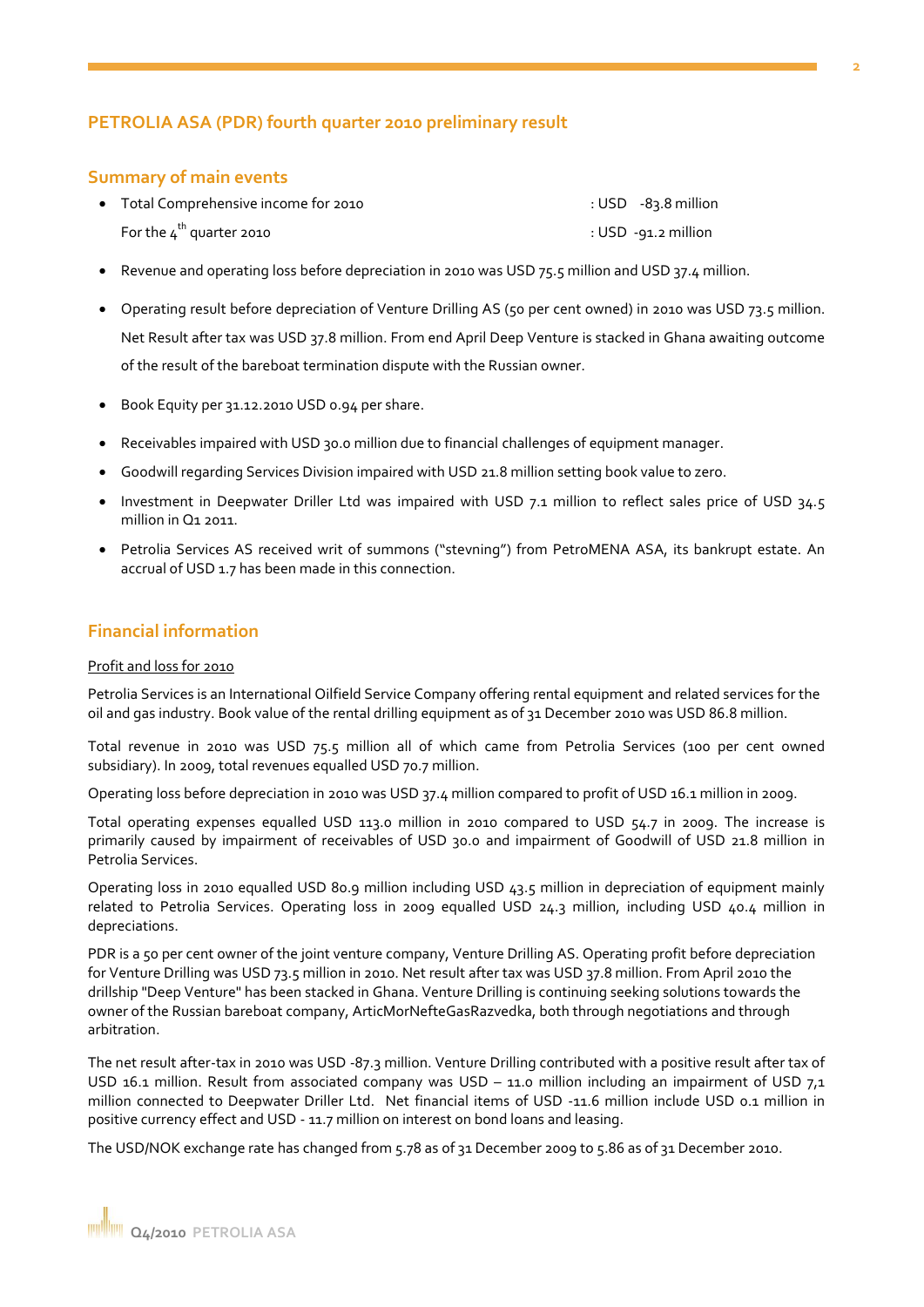#### **3**

#### Profit and loss for the fourth quarter of 2010

Total revenues were USD 19.5 million for the fourth quarter of 2010.

Operating loss before depreciation was USD 58.2 million for the fourth quarter of 2010 compared to USD 6.6 million in 2009.

Total operating expenses equalled USD 77.7 million for the fourth quarter 2010.

Operating loss equalled USD 72.3 million for the fourth quarter of 2010, including USD 14.1 million in depreciation of equipment mainly related to Petrolia Services. Operating loss equalled USD 17.7 million for the fourth quarter of 2009, including USD 11.2 million of depreciations.

The net result after-tax was USD - 94.8 million for the fourth quarter of 2010. Venture Drilling contributes with a negative result after tax of USD 8.6 million. Result from associated company was USD – 7.0 million. Net financial items was USD -7.1 million. The USD has depreciated from NOK 5.84 as of 30 September 2010 to 5.86 as of 31 December 2010. The net result after-tax for the fourth quarter 2009 was USD – 11.2 million. (USD 207.6 million including discontinued operations).

#### Cash flow

Cash flow from operations equalled USD 3.3 million in 2010, compared to USD 18.8 million in 2009. Cash flow from investments in 2010 was USD 15.1 million mainly related to investment in drilling equipment in Petrolia Services and capital reduction and dividends from Venture Drilling AS. Cash flow from financing activities in 2010 was USD - 22.3 million, mainly related to payment of interest on bond loan and payment on leasing contracts in Petrolia Services. Cash flow from financing activities in 2009 was USD – 55.0 million.

Cash position as of 31 December 2010 was USD 45.7 million compared to USD 49.6 million in 2009. Of the cash, USD 8.3 million is security for Bond Loan interests and USD 21.2 million is tied to the SS Petrolia performance bond held on behalf of the estate of PetroMENA ASA by Petrolia Rigs AS. The performance bond is expected to be released in favour of the PetroMENA ASA estate in 2011.

#### Statement of financial position

As of 31 December 2010, total assets amounted to USD 261.7 million. Investment in drilling equipment had a book value of USD 86.8 million and the investment in joint venture had a book value of USD 65.7 million.

As per 31 December 2010, net interest bearing bond loans amounted to USD 85.5 million, whereof USD 68.4 is recognised as a long term liability whilst USD 17.1 million is recognised at short term liability as it is due for payment in June 2011. In addition there is a financial leasing facility for rental equipment in Petrolia Service AS division in the amount of USD 26.4 million, reduced from USD 36.8 million as of 31 December 2009.

Total equity equalled USD 95.2 million as per 31 December 2010, including a minority interest of USD 2.9 million. Year end 2009, the total equity equalled USD 179.0 million. Book value of equity per share equalled USD 0.94 as per 31 December 2010, including minority interest of USD 0.03 per share**.** Book equity per share equalled USD 1.80 per year end 2009, including a minority interest of USD 0.02 per share.

#### Share information

As of 31 December 2010, the total number of shares outstanding in PDR equalled 101.259.675, each with a par value of NOK 0.04. On 17 December an Extraordinary General Meeting decided to reduce the par value from NOK 5.00 to NOK 0.04. The creditor notice period expires on 28 February 2011, after which the new Share Capital will be registered. PDR has no outstanding or authorized stock options, warrants or convertible debt. As of 31 December 2010, PDR held 525 003 (0.52 per cent) treasury shares.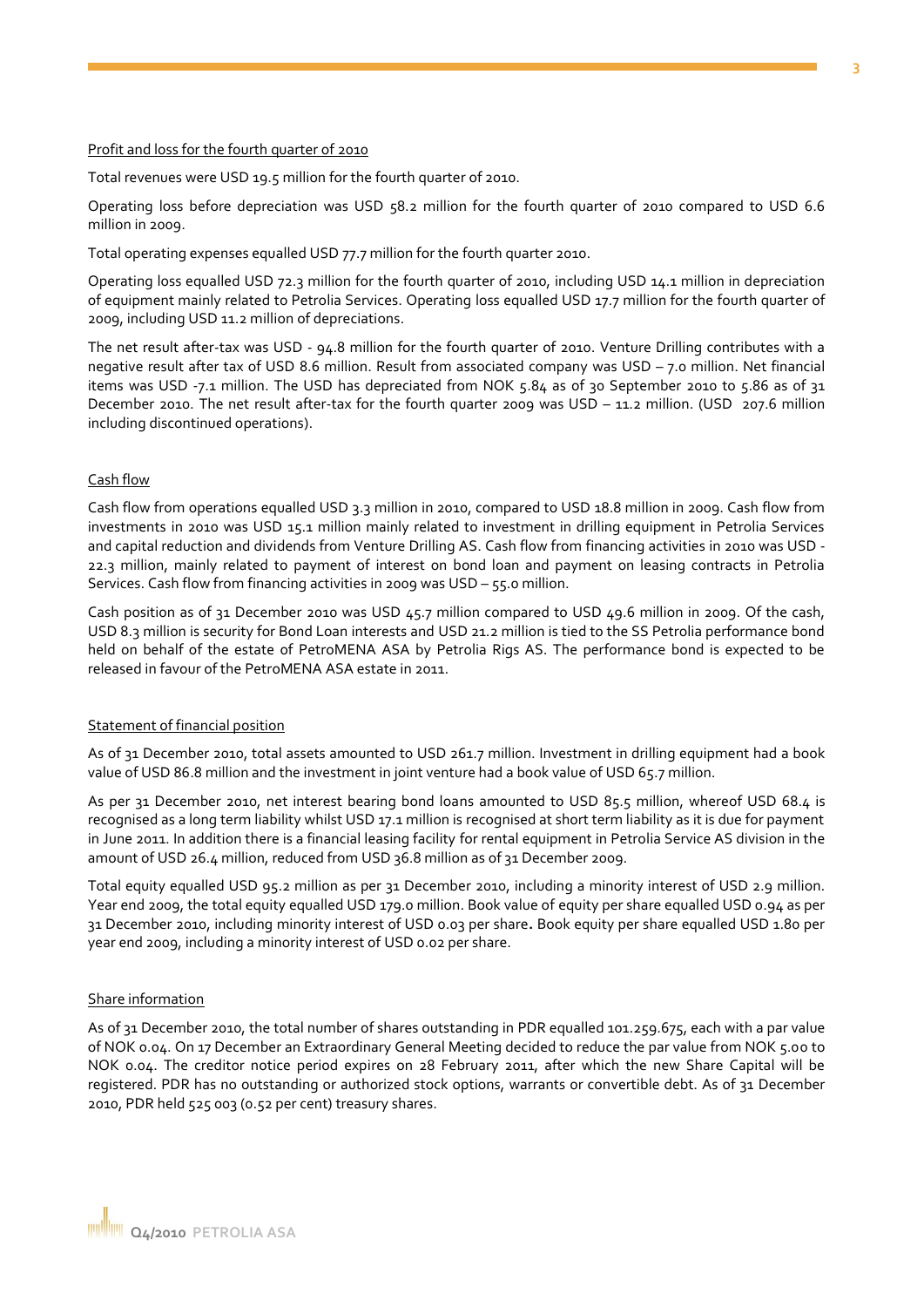### **The market and outlook**

The Board of Directors is somewhat cautious towards the general market outlook as the general uncertainty still remains higher than normal.

In the Gulf of Mexico rigs have been approved for operations under new regulations after the Macondo incident. These are positive signs of improvement in the global market conditions. Still, as we have not seen the effect for the contractors, we see challenges in the pricing and duration of contracts.

#### **Related party transactions**

PDR had a Business Administration Agreement with Larsen Oil & Gas AS, controlled by Mr. Berge Gerdt Larsen, the chairman of the Board. The agreement was terminated at the end of July 2010. The Business Administration fee has been NOK 3 million from year 2000. As a part of the limited financial due diligence it has been established that the fee during 2007-2009 has been too low to cover the actual costs Larsen Oil & Gas AS has incurred. The parties have agreed that Petrolia will pay an additional NOK 16.4 million in this connection.

A rental agreement has been signed with Kver AS, controlled by Mr. Berge Gerdt Larsen, the chairman of the Board. Annual office rent is NOK 1.1 million.

An administration agreement has been signed with Larsen Oil & Gas AS, controlled by Mr. Berge Gerdt Larsen, the chairman of the Board. The annual cost coverage is NOK 2.5 million.

#### **About the company**

#### Oilfield Service division:

Petrolia Services AS, a 100 per cent owned subsidiary of PDR provides oilfield services worldwide. Petrolia Services main product categories is rental of tubing, drill pipe, casing and handling equipment, tubular running services as well as other oilfield services.

#### Drilling and Well division:

Drilling and Well is now providing its services to external clients.

#### Venture Drilling AS:

The vessel is now being marketed worldwide and is stacked in Ghana. Venture Drilling AS had a Bareboat agreement with the Russian state owned company Arktikmorneftegazrazvedka, for use of the drillship Deep Venture. The agreement is according to Russian courts invalid. An early redelivery against compensation is under discussion with the vessel's Russian owners. The bareboat agreement with the Russian owners is governed by Norwegian law and arbitration in Norway is initiated. The claim is for positive contractual interest for the duration of the bare boat charter. Negotiations are still ongoing between the parties. When the joint venture Venture Drilling AS was created Sinvest provided the bareboat agreement and Petrolia drilling equipment on the rig. Sinvest bareboat agreement is terminated and Petrolia reserve the right to claim damages from Sinvest for providing an invalid bareboat according to Russian law. Petrolia has also claimed USD 20.5 million from Venture Drilling AS connected to the early termination of the latest drilling contract. The claim is disputed and therefore not accounted for.

#### Deepwater Driller Ltd:

PDR controlled 20.6 per cent of the company per 31 December 2010. These shares have been sold for USD 34.5 million in 2011 and book value 31 December 2010 is impaired with USD 7.1 million to same amount to reflect the sale.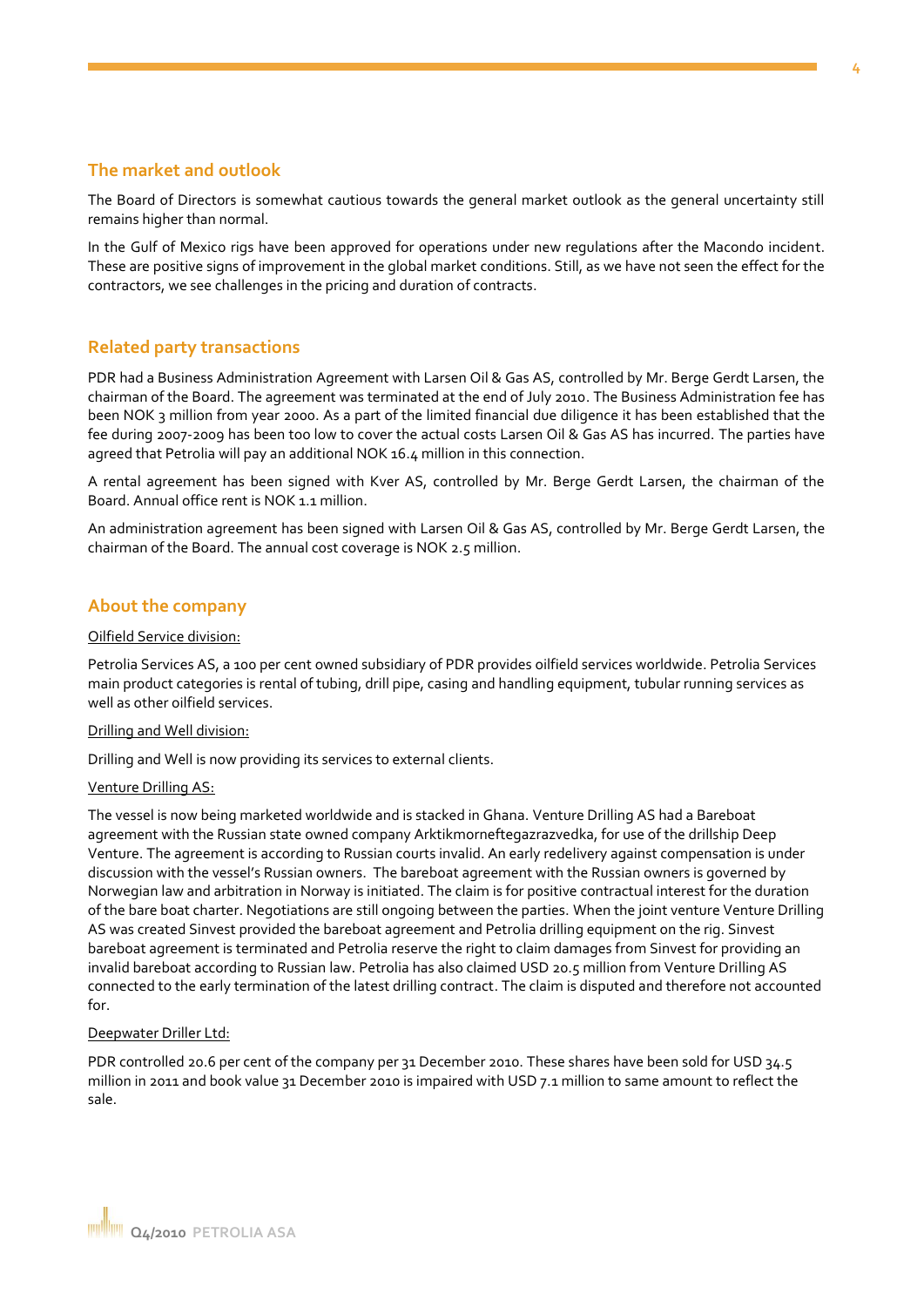#### **Key risks and uncertainty**

Of the company bond loan NOK 100 million is due in June 2011 and NOK 400 million in June 2012. It will be a focus area to be able to address these payments when due.

Oilfield services activity is steadily increasing from 2009, but prices are under pressure and competition is significant. In the service division there is a risk of uncertainty of receivables, as well as uncertainties related to the equipment value due to market fluctuation.

The market outlook for the "Deep Venture" is dependent on a solution with the Russian owner. Venture Drilling is in dialog with the Russian owner. Should an amicable solution not be found, arbitration will continue.

The Estate of PetroMENA ASA (51 % owned by PDR) is continuing the work to resolve settlement with the bondholders and other creditors of the company in the Chapter 11 cases in New York. As a part of the Chapter 11 process, the SS Petrolia has been stacked in Corpus Christie and is available for sale. The Estate is also, through a writ of summons ("stevning"), seeking to invalidate an equipment purchase on 13<sup>th</sup> November 2008 whereby Petrolia Services AS purchased drilling equipment for USD 34.7 million from PetroMENA ASA. Petrolia dismisses the claim, but has accrued USD 1.7 million.

The Estate of PetroJACK ASA is seeking to invalidate an equipment purchase on 31 July 2009 whereby Petrolia Services AS purchased drilling equipment for USD 5.3 million from PetroJACK ASA. Petrolia dismisses the claim, but has impaired the equipment with USD 3.3 million.

**Board of Directors, Petrolia ASA, 24 February 2011**

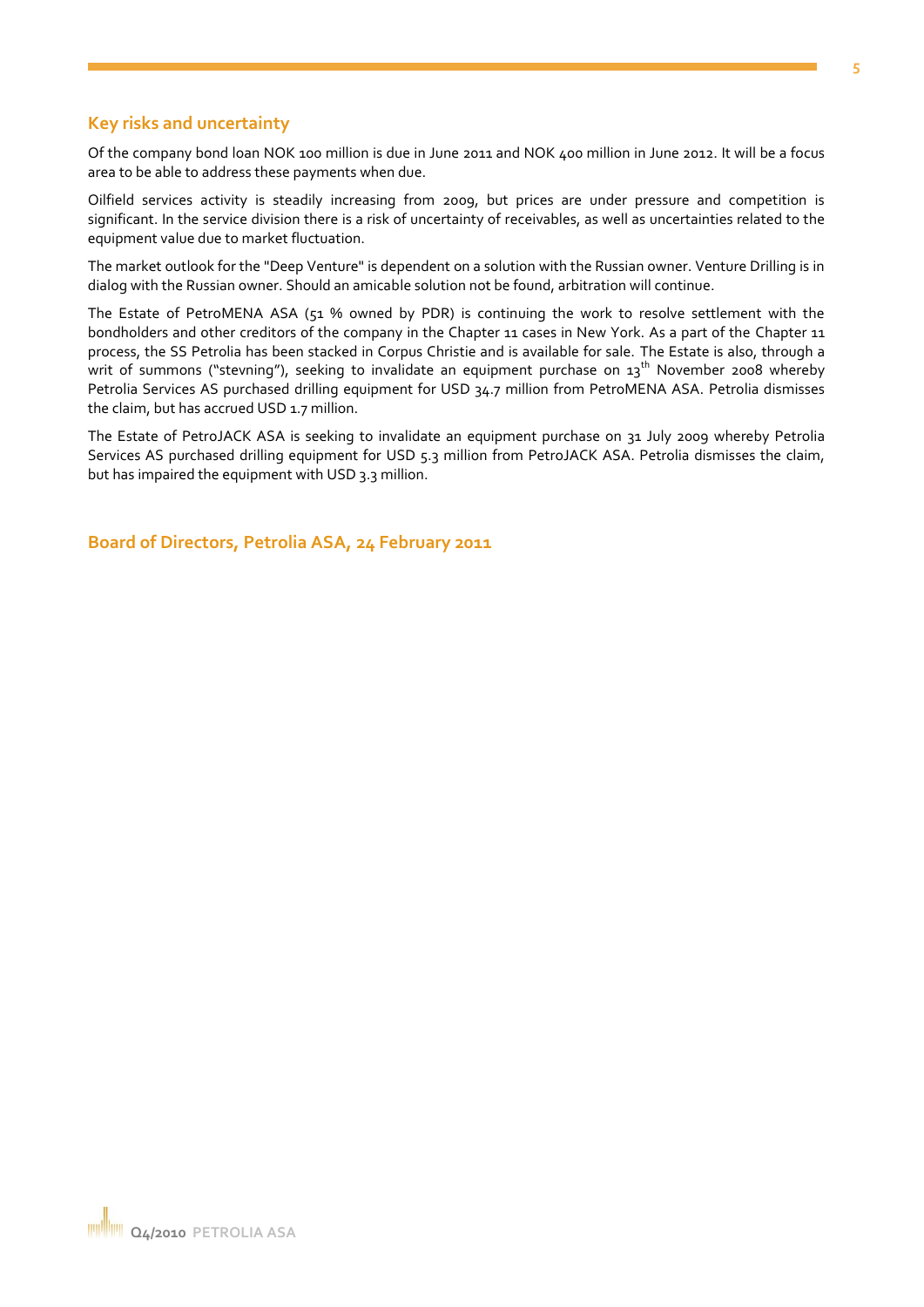### **Financial report fourth quarter 2010 – preliminary**

#### **Consolidated Statement of Comprehensive Income**

| All figures in USD (1000)                        |          |                 |          |                 |
|--------------------------------------------------|----------|-----------------|----------|-----------------|
|                                                  |          |                 |          | Audited         |
|                                                  | Q4 2010  | <b>YTD 2010</b> | Q4 2009  | <b>YTD 2009</b> |
| Operating revenues                               | 19 536   | 75 541          | 22460    | 70 746          |
| Operating expenses                               | 77723    | 112 971         | 29042    | 54 682          |
| Operating profit before depreciation             | $-58187$ | $-37430$        | $-6582$  | 16 064          |
| Depreciation                                     | 14 088   | 43481           | 11 167   | 40 371          |
| <b>Operating profit (loss-)</b>                  | $-72276$ | $-80911$        | $-17749$ | $-24307$        |
| Result from joint venture                        | $-8599$  | 16 089          | 4742     | 30 954          |
| Result from associated companies                 | $-6954$  | $-10946$        | 7632     | 5 060           |
| Net financial income/expenses(-)                 | $-7126$  | $-11568$        | $-5241$  | $-12870$        |
| Profit before income tax                         | $-94955$ | $-87336$        | $-10616$ | $-1163$         |
| Tax                                              | $-176$   | $\Omega$        | 612      | 4653            |
| Profit for the year from continuing operations   | $-94779$ | $-87336$        | $-11228$ | $-5816$         |
|                                                  |          |                 |          |                 |
| <b>Discontinued operations</b>                   |          |                 |          |                 |
| Profit for the year from discontinued operations | O        | $\mathbf{o}$    | 218 792  | 113 657         |
| Profit for the year                              | $-94779$ | $-87336$        | 207 564  | 107841          |
|                                                  |          |                 |          |                 |
| Other comprehensive income                       |          |                 |          |                 |
| Other gains/losses charged directly to equity    | O        | $\mathbf{o}$    | 5        | o               |
| Currency translation differences                 | 3 621    | 3545            | $-2587$  | 12 545          |
| Total other comprehensive income                 | 3621     | 3 5 4 5         | $-2582$  | 12 545          |
| Total comprehensive income for the year          | $-91158$ | $-83791$        | 204 982  | 120 386         |

PetroMENA ASA was deconsolidated in 2009 and presented as discontinued operations in the financial statements for 2009. The above figures for 2009 have been changed to reflect the deconsolidation of PetroMENA ASA. Net profit from PetroMENA ASA is presented as discontinued operations.

Petrojack ASA is presented as discontinued operations from 1st quarter 2010. The above figures for 2009 have been changed to reflect PetroJack under discontinued operations.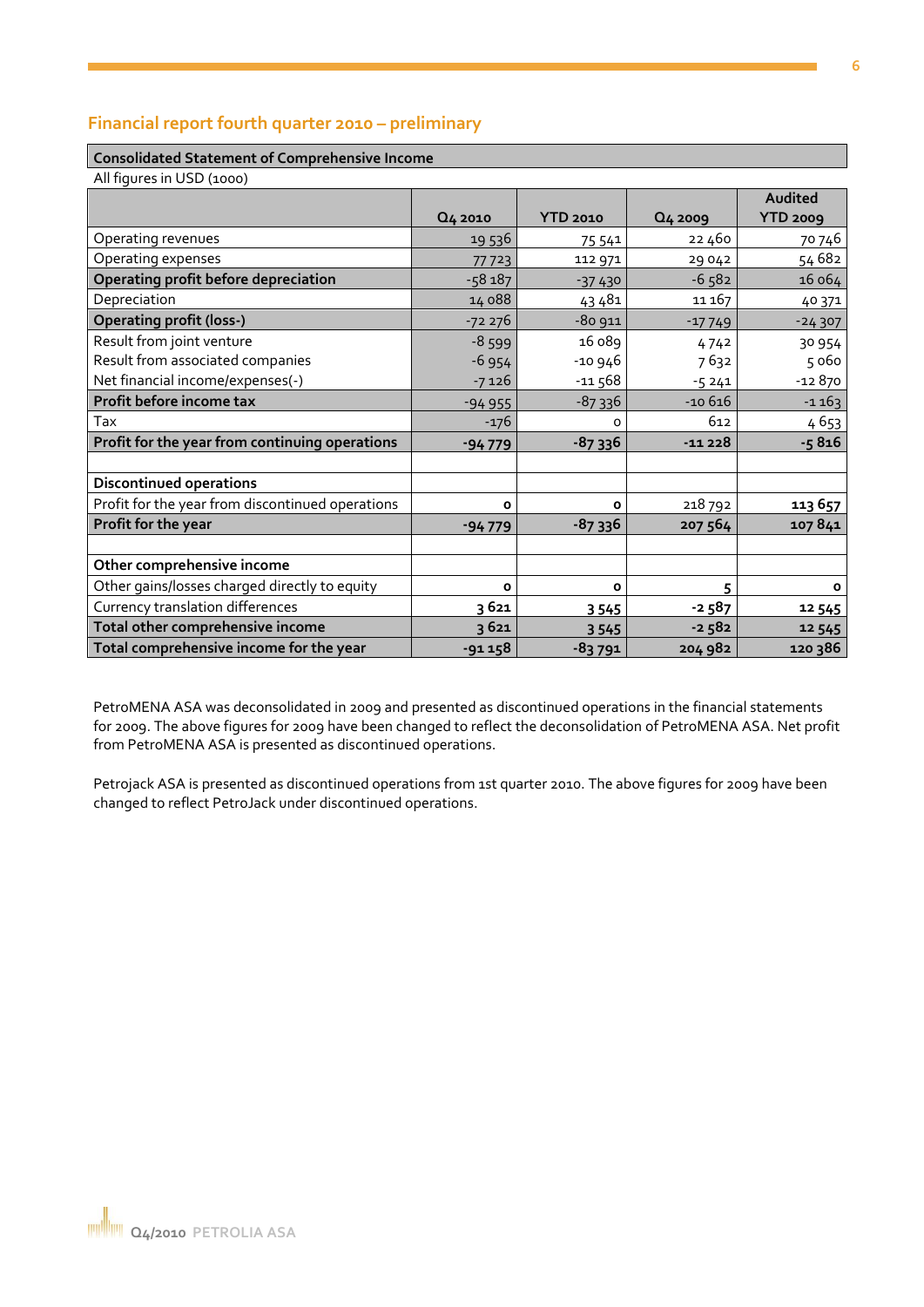#### **Condensed Consolidated Statement of Financial Position**

All figures in USD (1000)

|                                               |            | Audited    |
|-----------------------------------------------|------------|------------|
| <b>Assets</b>                                 | 31.12.2010 | 31.12.2009 |
| Goodwill                                      | $\Omega$   | 20 3 9 5   |
| Drilling equipment and other equipment        | 86761      | 121 969    |
| Land and buildings                            | 2245       | 2 3 0 5    |
| Investments in joint venture                  | 65658      | 86 955     |
| Investments in associates                     | 37 174     | 41060      |
| Other financial fixed assets                  | 6          | 450        |
| <b>Total non-current assets</b>               | 191844     | 273 133    |
| Inventory                                     | 1 1 2 1    | 1478       |
| Trade- and other current receivables          | 22949      | 42 288     |
| Financial asset at fair value through p/l     | $\circ$    | 620        |
| Other liquid assets                           | 16         | 15         |
| <b>Bank deposits</b>                          | 45749      | 49 616     |
| <b>Total current assets</b>                   | 69835      | 94 017     |
| <b>Total assets</b>                           | 261679     | 367150     |
|                                               |            |            |
| <b>Equity and liabilities</b>                 | 31.12.2010 | 31.12.2009 |
| Share capital                                 | 749        | 93 568     |
| Own shares                                    | $-17$      | $-2153$    |
| Share premium fund                            |            | 95352      |
| Other equity                                  | 91663      | $-10232$   |
|                                               | 92 394     | 176 536    |
| Minority interest                             | 2854       | 2 5 0 4    |
| <b>Total equity</b>                           | 95248      | 179 040    |
| Bond loan                                     | 68 391     | 85 143     |
| Retirement benefit obligations                | 307        | 562        |
| Other long-term liabilities                   | 15 582     | 25 9 92    |
| <b>Total non-current liabilities</b>          | 84 28 0    | 111697     |
| Short-term portion of non-current liabilities | 27 915     | 11 106     |
| Accounts payable                              | 16 545     | 11 958     |
| Payable tax                                   | $-293$     | 120        |
| Other current liabilities                     | 37984      | 53 230     |
| <b>Total current liabilities</b>              | 82 151     | 76 413     |
| <b>Total liabilities</b>                      | 166 431    | 188 111    |
| <b>Total equity and liabilities</b>           | 261 679    | 367150     |
| Book equity per share (end of period shares)  | 0.94       | 1.80       |
| Equity ratio                                  | 35 %       | 49 %       |

As of 30 June 2010, a reverse split of the shares in Petrolia Drilling ASA was completed so that 10 shares were combined to 1 share. Booked equity per share as of 31.12.2009 has been changed to be comparable to the 31.12.2010 figures. On 17 December 2010 an extraordinary general meeting resolved to change par value from NOK 5.00 to NOK 0.04 per share. The reduction was used to increase other equity. The creditor notice period expires 28 February 2011 where after the capital reduction will be recorded at Brønnøysundregisterene.

Included in Bank deposits and in Other current liabilities is USD 21.2 million regarding the guarantee to Pemex regarding SS Petrolia. Once the guarantee is terminated, this cash will be release in favour of PetroMena Ltd (Cyprus). Also included in Bank deposits is USD 8.3 million on a Bond Loan interest security account.

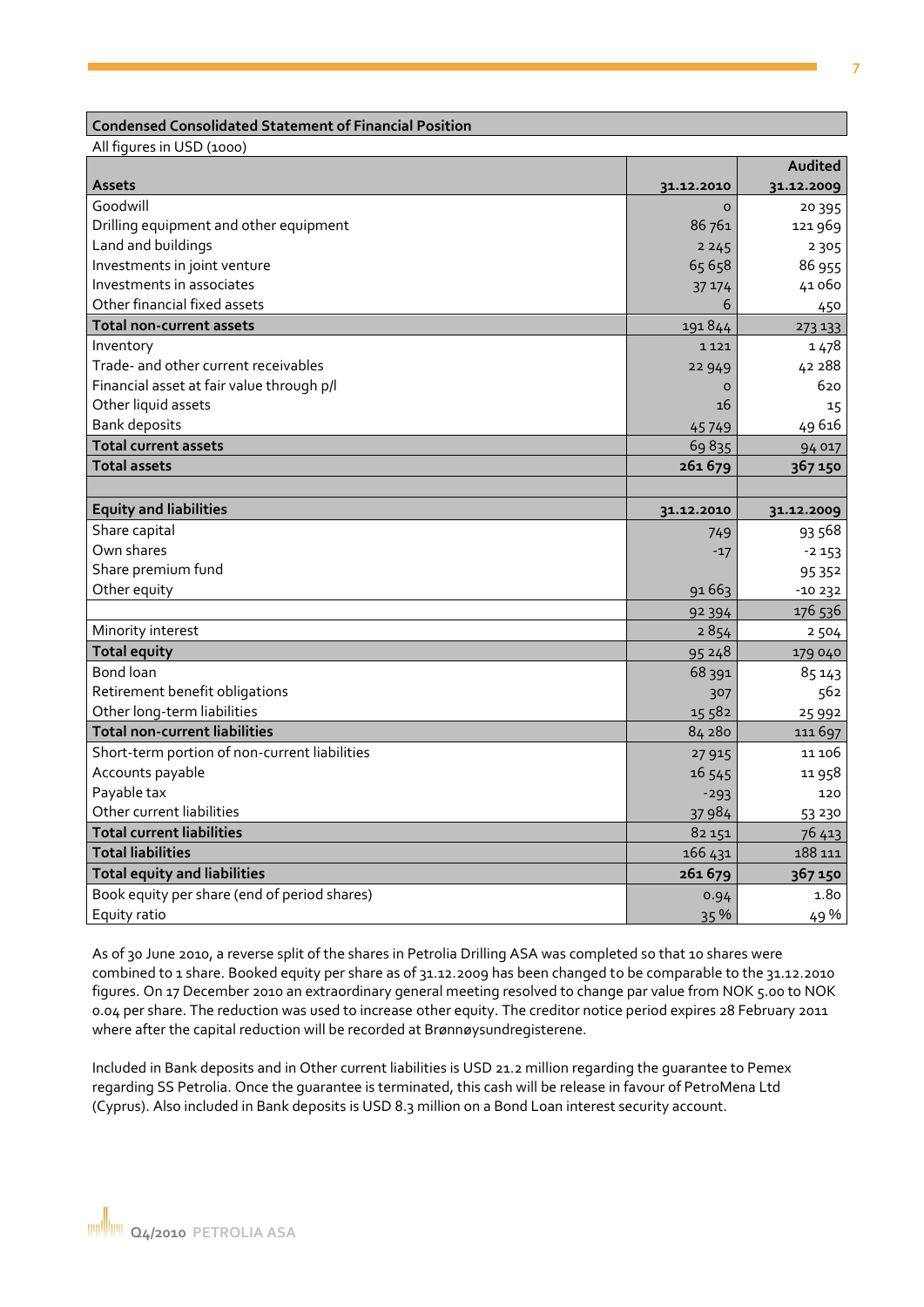### **Condensed Consolidated Statement of changes in Equity**

All figures in USD (1000)

|                                                    | <b>YTD 2010</b> | Audited<br>YTD 2009 |
|----------------------------------------------------|-----------------|---------------------|
|                                                    |                 |                     |
| Equity period start 01.01                          | 179 040         | 58 654              |
| Total comprehensive income/loss (-) for the period | $-83791$        | 120 386             |
| Total gains and losses charged directly to equity  | $\Omega$        | O                   |
| Total recognised income for the period             | $-83791$        | 120 386             |
| Purchase of own shares                             | $\Omega$        | O                   |
| Total equity from shareholders in the period       | $\Omega$        | O                   |
| Total change of equity in the period               | $-83791$        | 120 386             |
|                                                    |                 |                     |
| Equity at period end 31.12                         | 95249           | 179040              |

#### **Condensed Consolidated Cash Flow Statement**

All figures in USD (1000)

|                                                    |                     |                 |          | Audited         |
|----------------------------------------------------|---------------------|-----------------|----------|-----------------|
|                                                    | Q <sub>4</sub> 2010 | <b>YTD 2010</b> | Q4 2009  | <b>YTD 2009</b> |
|                                                    |                     |                 |          |                 |
| Net cash flow from operating activities            | $-11826$            | 3 3 4 3         | $-852$   | 18813           |
| Net cash flow from investing activities            | 22 2 5 5            | 15 089          | $-816$   | $-43645$        |
| Net cash flow from financing activities            | $-7412$             | $-22299$        | $-27201$ | $-54993$        |
|                                                    |                     |                 |          |                 |
| Net change in cash and cash equivalents            | 3017                | $-3867$         | $-28869$ | $-79825$        |
| Cash and cash equivalents at beginning of period   | 43 210              | 49616           | 78 522   | 127813          |
| Exchange gain/loss (-)on cash and cash equivalents | $-478$              |                 | $-37$    | 1628            |
| Cash and cash equivalents at period end            | 45749               | 45749           | 49616    | 49616           |

PetroMENA ASA was deconsolidated in 2009 and presented as discontinued operations in the financial statements for 2009. The cash flow from 2009 has not been recalculated and thus includes PetroMENA's cash flows and cash deposits. The table below shows the cash flows from PetroMENA for 2009.

|                                           |              |                 |          | Audited  |
|-------------------------------------------|--------------|-----------------|----------|----------|
| <b>Cash flows discontinued operations</b> | Q4 2010      | <b>YTD 2010</b> | Q4 2009  | YTD 2009 |
| Operating cash flows                      |              | o               | 1 1 1 7  | 955      |
| Investing cash flows                      | o            | o               |          | -21780   |
| Financing cash flows                      | 0            | o               | -23 266  | $-46358$ |
| Total cash flows                          | $\mathbf{o}$ | Ο               | $-22149$ | $-67183$ |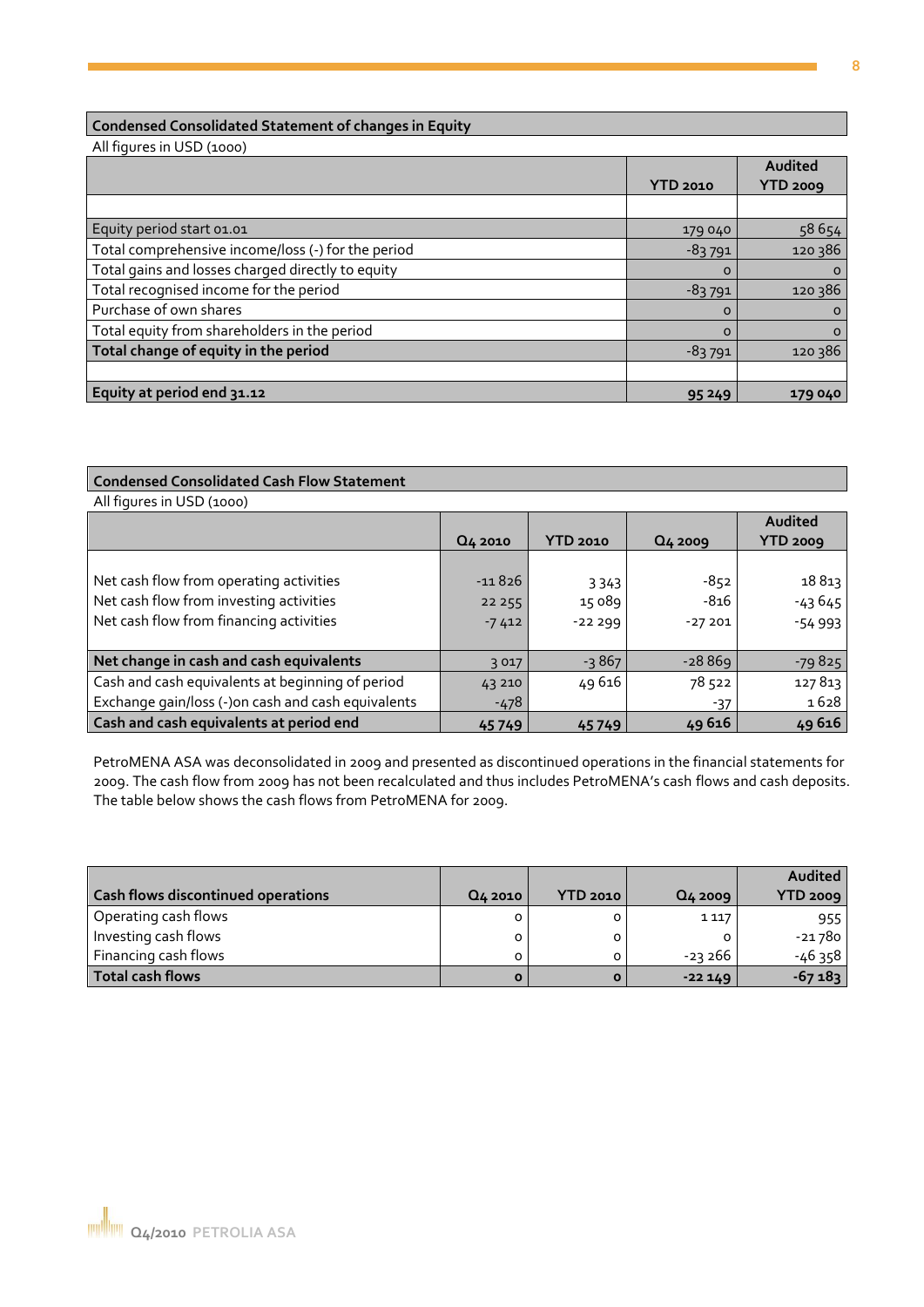### **Notes to the unaudited condensed consolidated figures:**

### Note 1 Applied accounting principles

This fourth quarter report is prepared according to the International Financial Reporting Standards (IFRS as adopted by the EU) and the appurtenant standard for quarterly reporting (IAS 34). The quarterly accounts are based on the current IFRS standards and interpretations and was approved by the Board 24 February 2011 at 18:00 hours.

This fourth quarter report is prepared according to the same principles as the most recent annual financial statements, but does not include all the information and disclosures required in the annual financial statements. Consequently, this report should be read in conjunction with the latest annual report for the Company (2009). Changes in standards and interpretations may result in other figures.

The same accounting principles and methods for calculation which were applied in the latest annual report (2009) have been applied in the preparation of this interim report. The Company's accounting principles are described in detail in its annual report for 2009 available at the Company's homepage [www.petrolia.no.](http://www.petrolia.no/)

The consolidated accounts are based on historical cost, with the exception of items required to be reported at fair value.

## Note 2 Discontinued operations

PetroMENA ASA has been deconsolidated in 2009. Petrojack ASA is deconsolidated from 1st quarter 2010.The result from PetroMENA ASA and Petrojack ASA is presented as profit from discontinued operations. This comprises the total of the post-tax profit (loss) of the discontinued operations.

| Analysis of the result of discontinued operations           | Q4 2009 | <b>YTD 2009</b> |
|-------------------------------------------------------------|---------|-----------------|
| Operating revenue                                           | 12 982  | 84 205          |
| Operating expenses                                          | 11 366  | 82 907          |
| Operating profit                                            | 1616    | 1298            |
| Result from associated companies                            | 271     | $-4755$         |
| Net financial income/expenses (-)                           | $-21$   | -99812          |
| Profit from discontinued operations                         | 1866    | $-103269$       |
| Pre-tax gain/(loss) recognised on discontinued operations   | 220 620 | 220 620         |
| Tax                                                         | 3694    | 3694            |
| After tax gain/(loss) recognised on discontinued operations | 216 926 | 216 926         |
| Profit for the year from discontinued operations            | 218 792 | 113 657         |

The table below show cash flows from discontinued operations for 2009.

| <b>Cash flows discontinued operations</b> | Q4 2009  | $YTD$ 2009 |
|-------------------------------------------|----------|------------|
| Operating cash flows                      | 1 1 1 7  | 955        |
| Investing cash flows                      | 0        | $-21780$   |
| Financing cash flows                      | -23 266  | $-46358$   |
| <b>Total cash flows</b>                   | $-22149$ | $-67183$   |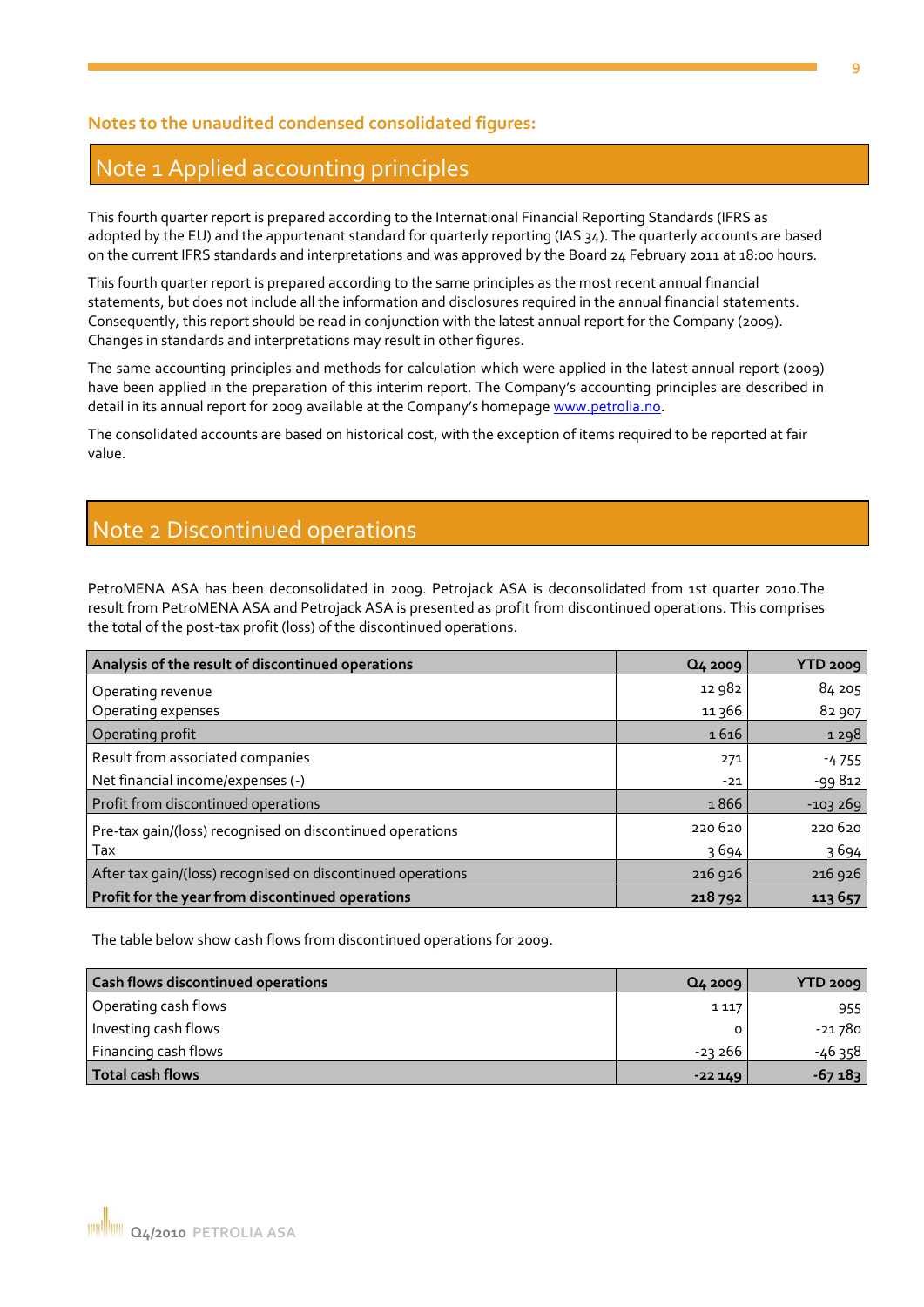# Note 3 Tangible fixed assets

The table below outlines the development of tangible fixed assets as of 31 December 2010:

|                                          | Drilling- and<br>other | Land and<br><b>Buildings</b> | <b>Total</b> |
|------------------------------------------|------------------------|------------------------------|--------------|
| All figures in USD (1000)                | equipment              |                              |              |
| Balance at 1 Jan 2010                    | 121 969                | 2 3 0 5                      | 124 274      |
| Acquisition cost:                        |                        |                              |              |
| Acquisition cost at 1 Jan 2010           | 213 711                | 2464                         | 216 175      |
| Purchased tangibles as of 31.12.2010     | 13 4 5 6               | 0                            | 13 4 5 6     |
| Disposal as of 31.12.2010                | 323                    | 0                            | 323          |
| Transferred to asset held for sale       | O                      | 0                            | O            |
| Discontinued operations                  | 0                      | о                            | o            |
| Acquisition cost at 31 December 2010     | 227490                 | 2464                         | 229 954      |
| Depreciation/impairment:                 |                        |                              |              |
| Balance at 1 January 2010                | 91742                  | 159                          | 91 901       |
| Depreciation/impairment as of 31.12.2010 | 46816                  | 61                           | 46 877       |
| Discontinued operations                  | 0                      | 0                            | 0            |
| Balance at 31 December 2010              | 138 558                | 220                          | 138 778      |
| <b>Translation differences</b>           | $-2171$                | 1                            | $-2170$      |
| Carrying amount:                         |                        |                              |              |
| Balance at 31 December 2010              | 86761                  | 2245                         | 89 006       |
| <b>Residual value</b>                    |                        |                              |              |

# Note 4 Investments in associates

| All figures in USD (1000)   | <b>Petroresources</b> | Deepwater          | <b>Total</b> |
|-----------------------------|-----------------------|--------------------|--------------|
| Investments in associates   | Ltd                   | <b>Driller Ltd</b> |              |
| Shareholding                | 28.57%                | 20.6%              |              |
| <b>Business address</b>     | Limassol, Cyprus      | Cayman Island      |              |
|                             |                       |                    |              |
| Balance 1 January 2010      | 2760                  | 38 300             | 41060        |
| Investments                 |                       | 7050               | 7050         |
| Share of result             | $-86$                 | 259                | 173          |
| <b>Dilution loss</b>        |                       | $-4002$            | $-4002$      |
| Impairment                  |                       | $-7107$            | $-7107$      |
| Balance at 31 December 2010 | 2674                  | 34 500             | 37 174       |

In connection with the USD 50 million equity private placement in Deepwater Driller Ltd in Q2 2010, Petrolia Drillings shareholding in the company was reduced from 30% to 20.6%. The dilution effect resulted in a USD 4.0 mill loss recognized in profit and loss. All shares in Deepwater Driller Ltd have been sold for USD 34.5 million to Songa Offshore SE on 24 January 2011.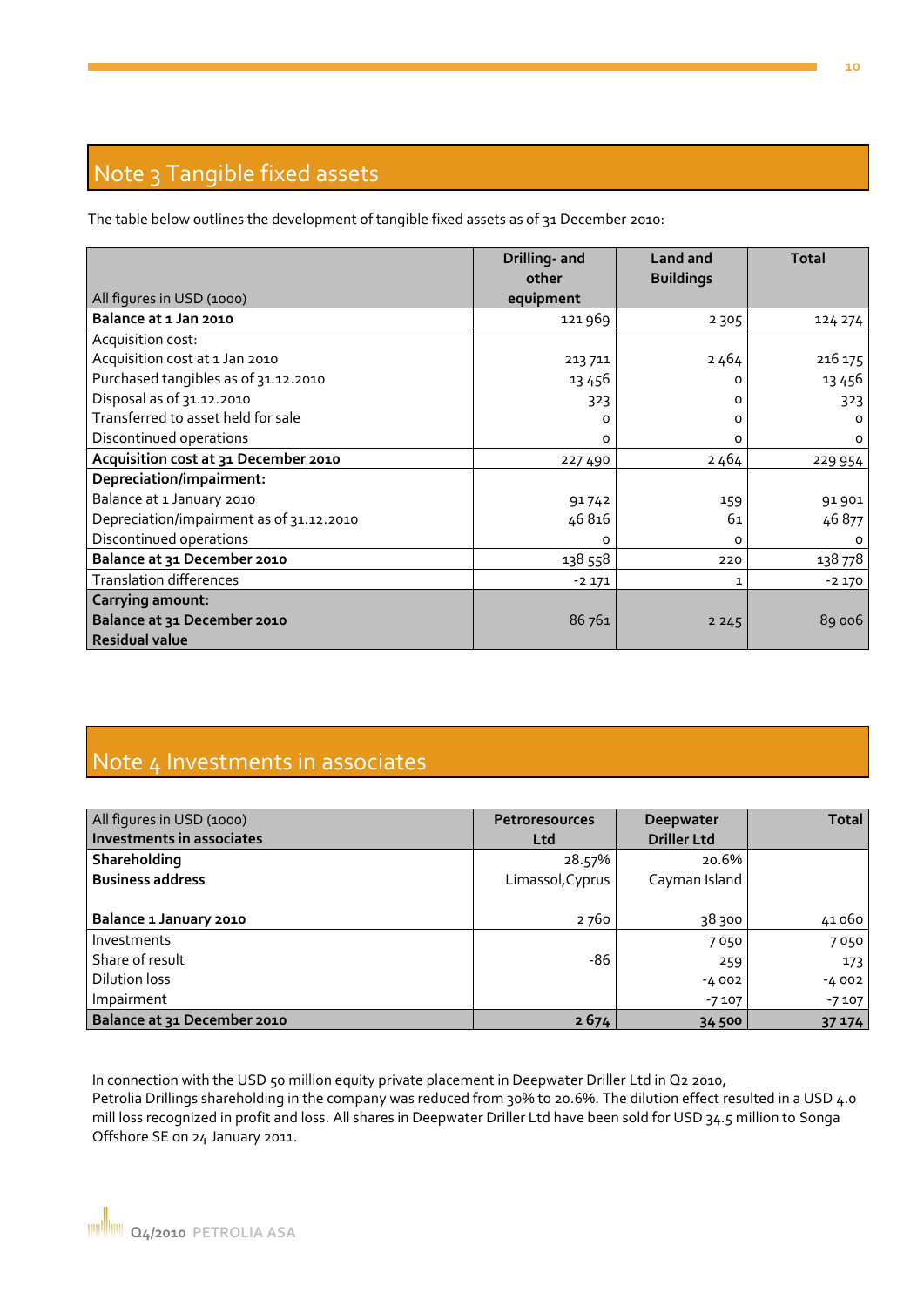# Note 5 Segment Information

| All figures in USD (1000) |          |                 |                    |                 |              |                 |
|---------------------------|----------|-----------------|--------------------|-----------------|--------------|-----------------|
| Segment information YTD   |          | <b>Drilling</b> | <b>Oilservices</b> |                 | <b>Total</b> |                 |
|                           | YTD 2010 | <b>YTD 2009</b> | <b>YTD 2010</b>    | <b>YTD 2009</b> | YTD 2010     | <b>YTD 2009</b> |
| Operating income          |          |                 | 75 541             | 70 746          | 75 541       | 70 746          |
| <b>EBITDA</b>             |          |                 | $-37430$           | 26 749          | $-37430$     | 26 749          |
| <b>EBIT</b>               |          |                 | $-80911$           | $-22091$        | $-80911$     | $-22091$        |
| Discontinued operations   |          | 113657          |                    |                 |              | 113 657         |
| <b>EBITDA%</b>            |          |                 | $-50%$             | 38%             | $-50%$       | 38%             |
| EBIT %                    |          |                 | $-107%$            | $-31%$          | $-107%$      | $-31%$          |

Reconciliation from segment operational EBIT to Profit before income tax: Segment EBIT -80 911 -22 091 Unallocated operating expenses  $-2\,216$ Net financial expenses -12 870 Share of result from joint venture 16 089 30 954 Share of result from associates  $\sim$  5 060 **Profit before income tax -87 339 -1 163**

| All figures in USD (1000) |         |                     |                    |         |              |          |
|---------------------------|---------|---------------------|--------------------|---------|--------------|----------|
| Segment information Q4    |         | <b>Drilling</b>     | <b>Oilservices</b> |         | <b>Total</b> |          |
|                           | Q4 2010 | Q <sub>4</sub> 2009 | Q4 2010            | Q4 2009 | Q4 2010      | Q4 2009  |
| Operating income          |         |                     | 19 536             | 22 460  | 19 536       | 22 460   |
| <b>EBITDA</b>             |         |                     | $-58187$           | 4984    | $-58187$     | 4984     |
| EBIT                      |         |                     | $-72276$           | -14 652 | -72 276      | $-14652$ |
| Discontinued operations   |         | 218 792             |                    |         |              | 218 792  |
| <b>EBITDA%</b>            |         |                     | $-298%$            | 22 %    | $-298%$      | 22 %     |
| EBIT %                    |         |                     | $-370%$            | $-65%$  | $-370%$      | $-65%$   |

Reconciliation from segment operational EBIT to Profit before income tax: Segment EBIT 4652 Unallocated operating expenses and the set of the set of the set of the set of the set of the set of the set of the set of the set of the set of the set of the set of the set of the set of the set of the set of the set of Net financial expenses -5 241 Share of result from joint venture and the state of result from joint venture  $4742$ Share of result from associates  $\overline{7633}$ **Profit before income tax -94 955 -10 616**